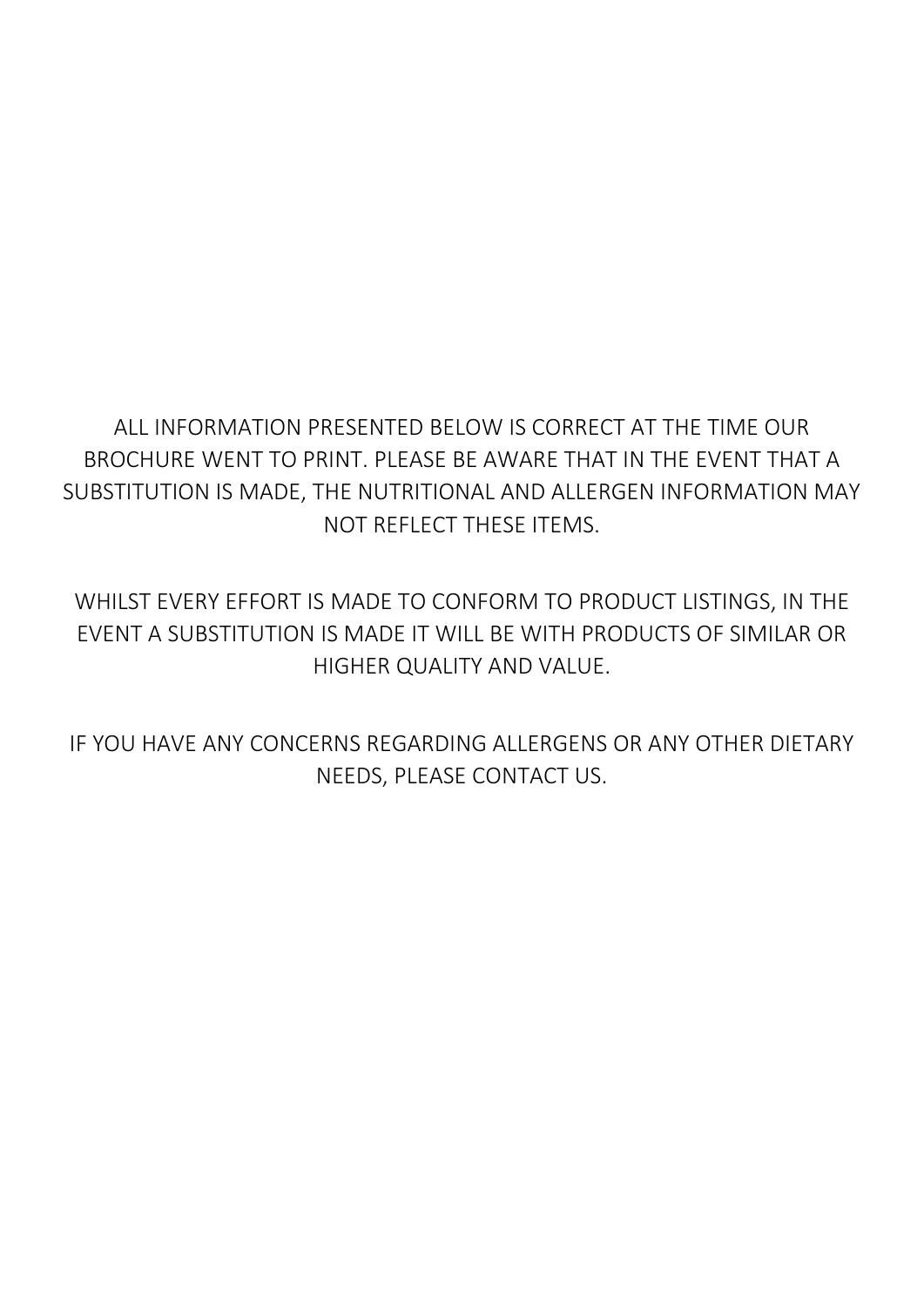Manufacturer's Name and Address

Supplier Name and Address

Ingredients

| Lanson Le Black Brut Champagne 75cl                 |  |
|-----------------------------------------------------|--|
| Lanson International                                |  |
| Lanson International, 18 Bolton St, London, W1J 8BJ |  |
| Champagne made from grapes                          |  |
|                                                     |  |
|                                                     |  |
|                                                     |  |
|                                                     |  |

| <b>Containing Allergens</b> |   |                           |   |             |   |  |  |
|-----------------------------|---|---------------------------|---|-------------|---|--|--|
| Celery                      | N | Cereals containing gluten | N | Crustaceans | N |  |  |
|                             |   | namely wheat              |   |             |   |  |  |
| Eggs                        | N | Fish                      | N | Lupin       | N |  |  |
| Milk                        | N | <b>Molluscs</b>           | N | Mustard     | N |  |  |
| <b>Tree Nuts</b>            | N | Peanuts                   | N | Sesame      | N |  |  |
| Soybeans                    | N | Sulphites/Sulphur Dioxide | ⅴ |             |   |  |  |

| May contain statements      |               |
|-----------------------------|---------------|
| Country of Origin           | <b>FRANCE</b> |
| <b>Storage Instructions</b> |               |
| Instructions for use        |               |
| Alcoholic Strength          | 12.5%         |

| Nutrition Labelling - Typical value Per 100g / 100ml |  |                    |  |      |  |
|------------------------------------------------------|--|--------------------|--|------|--|
| Energy (kj)                                          |  | Energy (kcal)      |  | Salt |  |
| Fat                                                  |  | of which saturates |  |      |  |
| Carbohydrate                                         |  | of which sugars    |  |      |  |
| Fibre                                                |  | Protein            |  |      |  |

| Suitable for vegetarians              |   | Suitable for vegans                  |   |
|---------------------------------------|---|--------------------------------------|---|
| Suitable for gluten allergy sufferers |   | Suitable for wheat allergy sufferers |   |
| Suitable for dairy allergy sufferers  |   | Suitable for soya allergy sufferers  | ν |
| Suitable for nut allergy sufferers    |   | Suitable for egg allergy sufferers   |   |
| Free from alcohol                     | N | Free from artificial colours         |   |
| Free from artificial flavours         |   |                                      |   |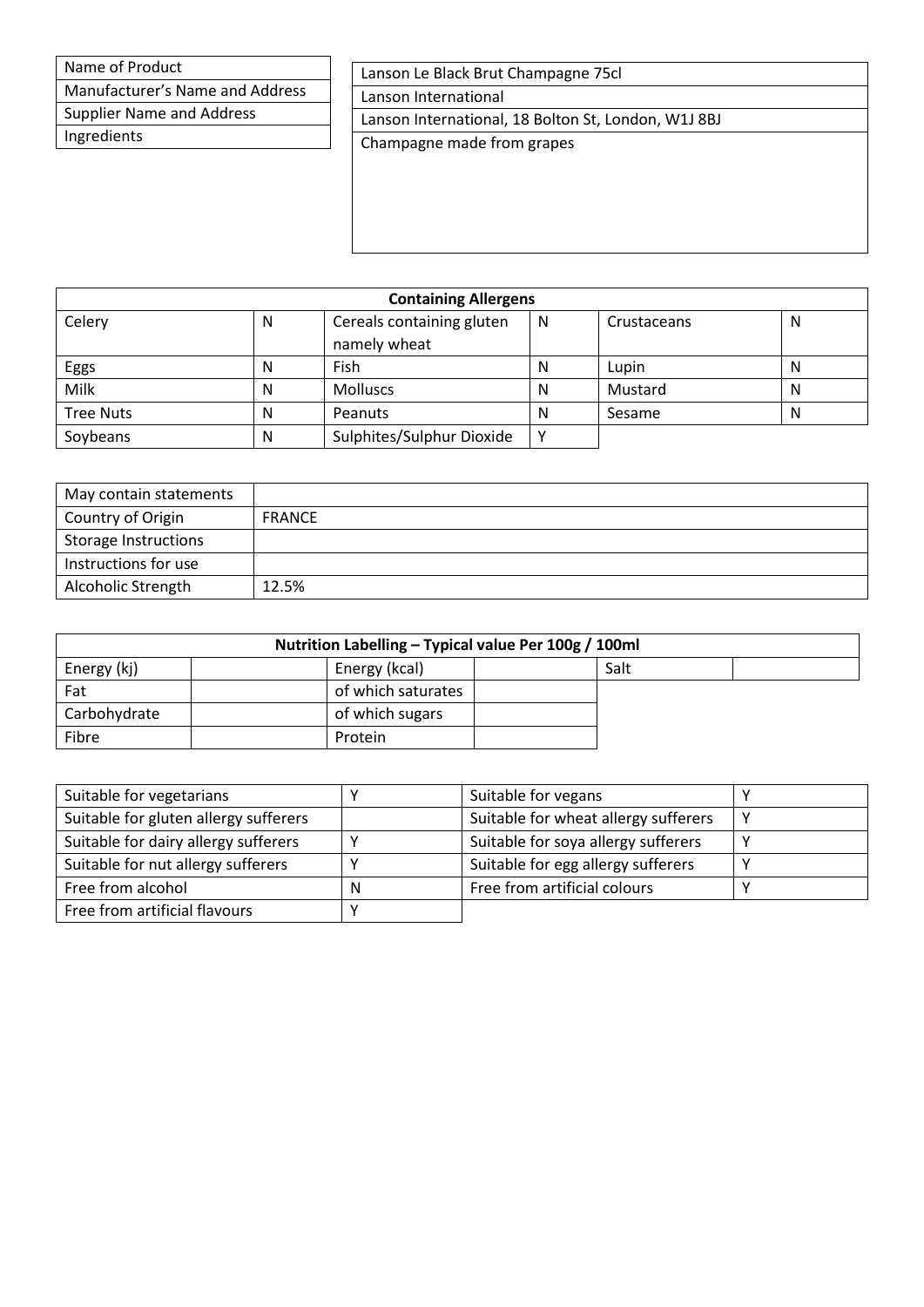Manufacturer's Name and Address

Supplier Name and Address

Ingredients

Vina Vasta Tempranillo Syrah Merlot NV (75cl)

Bodegas Isidro Milagro S.A., 13200 Manzanares, Ciudad Real, ESPANA North South Wines Ltd, Drayton Hall, Church Road, West Drayton, UB7

7PS

n/a - wine

85% Tempranillo, 10% Merlot, 5% Syrah

#### **Containing Allergens**

| Celery           | N | Cereals containing gluten | N | Crustaceans | n |
|------------------|---|---------------------------|---|-------------|---|
|                  |   | namely wheat              |   |             |   |
| Eggs             | N | Fish                      | N | Lupin       | n |
| Milk             | N | <b>Molluscs</b>           | N | Mustard     |   |
| <b>Tree Nuts</b> | N | Peanuts                   | N | Sesame      | n |
| Soybeans         | N | Sulphites/Sulphur Dioxide |   |             |   |

| May contain statements      | n/a                       |
|-----------------------------|---------------------------|
| Country of Origin           | Spain                     |
| <b>Storage Instructions</b> | Store in a cool dry place |
| Instructions for use        | n/a                       |
| Alcoholic Strength          | 12.5%                     |

| Energy (kj)  | 299 | Energy (kcal)      |     | Salt |  |
|--------------|-----|--------------------|-----|------|--|
| Fat          |     | of which saturates | l 0 |      |  |
| Carbohydrate | 0.1 | of which sugars    | 0.1 |      |  |
| Fibre        |     | Protein            |     |      |  |

| Suitable for vegetarians              |   | Suitable for vegans                  |   |
|---------------------------------------|---|--------------------------------------|---|
| Suitable for gluten allergy sufferers | v | Suitable for wheat allergy sufferers | v |
| Suitable for dairy allergy sufferers  |   | Suitable for soya allergy sufferers  |   |
| Suitable for nut allergy sufferers    |   | Suitable for egg allergy sufferers   |   |
| Free from alcohol                     | N | Free from artificial colours         |   |
| Free from artificial flavours         |   |                                      |   |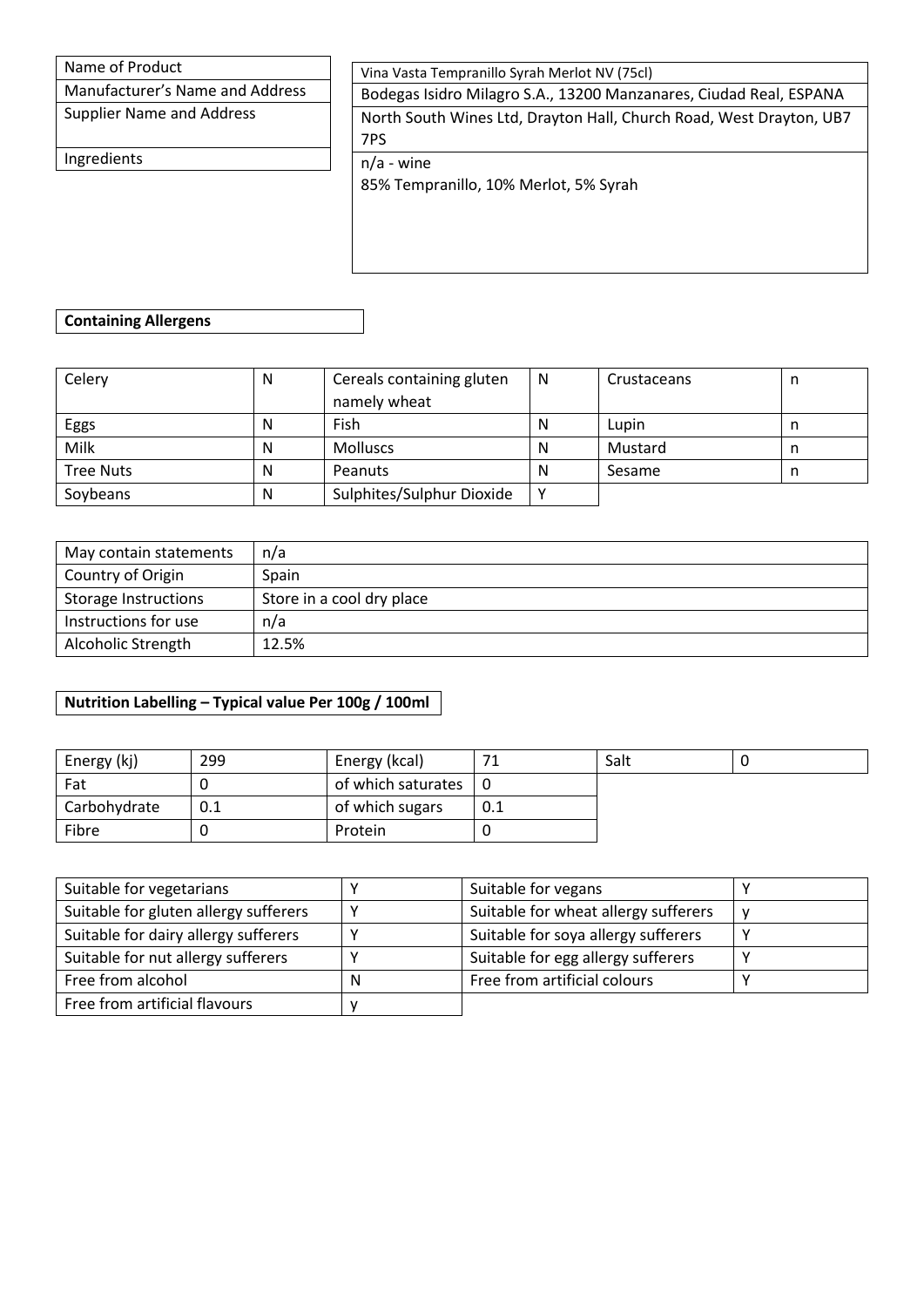Manufacturer's Name and Address

Supplier Name and Address Ingredients

Vina Vasta Verdejo Viura NV (75cl)

North South Wines Ltd, Drayton Hall, Church Road, West Drayton, UB7 7PS

Bodegas Isidro Milagro S.A., 13200 Manzanares, Ciudad Real, ESPANA n/a – wine

50% Verdejo/50% Viura

### **Containing Allergens**

| Celery           | N | Cereals containing gluten | N | Crustaceans | N |
|------------------|---|---------------------------|---|-------------|---|
|                  |   | namely wheat              |   |             |   |
| Eggs             | N | Fish                      | N | Lupin       | N |
| Milk             | N | <b>Molluscs</b>           | N | Mustard     |   |
| <b>Tree Nuts</b> | N | Peanuts                   | Ν | Sesame      | n |
| Soybeans         | N | Sulphites/Sulphur Dioxide |   |             |   |

| May contain statements      | n/a                       |
|-----------------------------|---------------------------|
| Country of Origin           | Spain                     |
| <b>Storage Instructions</b> | Store in a cool dry place |
| Instructions for use        | n/a                       |
| Alcoholic Strength          | 11.5%                     |

| Energy (kj)  | 276 | Energy (kcal)      | 66  | Salt |  |
|--------------|-----|--------------------|-----|------|--|
| Fat          |     | of which saturates | ! O |      |  |
| Carbohydrate | 0.1 | of which sugars    | 0.1 |      |  |
| Fibre        |     | Protein            |     |      |  |

| Suitable for vegetarians              |   | Suitable for vegans                  |   |
|---------------------------------------|---|--------------------------------------|---|
| Suitable for gluten allergy sufferers | v | Suitable for wheat allergy sufferers | v |
| Suitable for dairy allergy sufferers  |   | Suitable for soya allergy sufferers  | M |
| Suitable for nut allergy sufferers    |   | Suitable for egg allergy sufferers   |   |
| Free from alcohol                     | N | Free from artificial colours         |   |
| Free from artificial flavours         |   |                                      |   |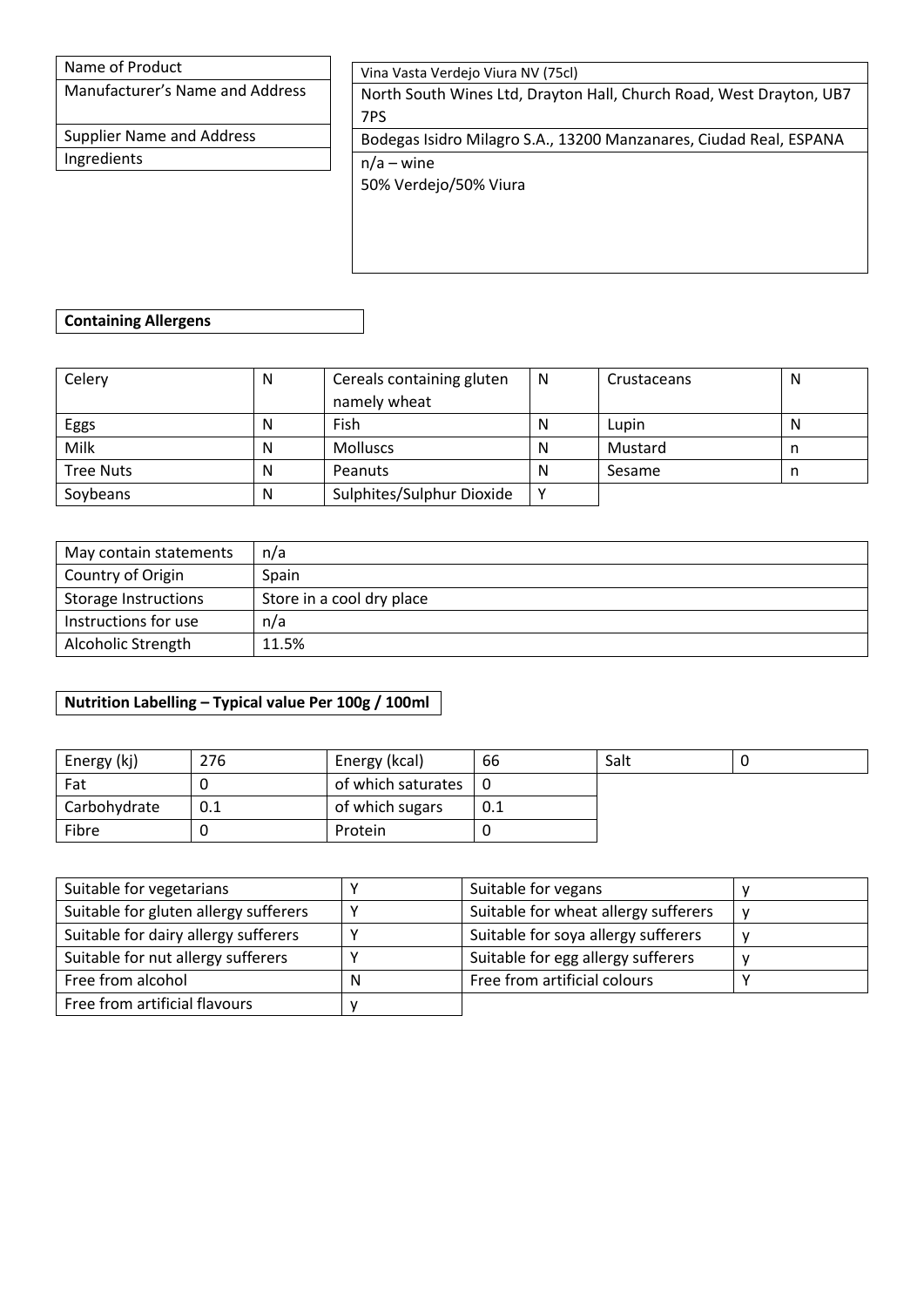| Name of Product                  | SAVOURSMITHS ITALIAN CHEESE AND PORT LUXURY ENGLISH POTATO                |  |
|----------------------------------|---------------------------------------------------------------------------|--|
|                                  | CRISPS 150g                                                               |  |
| Manufacturer's Name and Address  | Savoursmiths Limited Factory Address: Savoursmiths Factory, Russell       |  |
|                                  | Smith Farms, Manor Farm Barns, Gravel Pitt Hill Road entrance,            |  |
|                                  | Thriplow, Herfordshire, SG8 7HZ                                           |  |
| <b>Supplier Name and Address</b> | Savoursmiths Limited Office Address: Savoursmiths Office, Russell         |  |
|                                  | Smith Farms, College Farm, Grange Road, Duxford, Cambridgeshire,          |  |
|                                  | <b>CB22 4QF</b>                                                           |  |
| Ingredients                      | Potatoes, Sunflower Oil, Dried Cheese (Milk), Sea Salt, Yeast Extract,    |  |
|                                  | Red Wine Vinegar, Italian Hard Cheese (Made from: Cow's Milk, Salt,       |  |
|                                  | Starter Culture, Animal Rennet), Milk Powder, Lactose (Milk), Sugar,      |  |
|                                  | Blackcurrant Ext, Maltodextrin, Dried Spirit Vinegar, Natural Flavouring, |  |
|                                  | Ruby Port, Potato Maltodextrin, White Pepper, Acidity Regulator, Citric   |  |
|                                  | Acid, Garlic Powder.                                                      |  |

## **Containing Allergens - YES/NO**

| Celery           | NO. | Cereals containing gluten | NO.       | Crustaceans | NO        |
|------------------|-----|---------------------------|-----------|-------------|-----------|
|                  |     | namely wheat              |           |             |           |
| Eggs             | NO. | Fish                      | NO        | Lupin       | <b>NO</b> |
| Milk             | YES | <b>Molluscs</b>           | <b>NO</b> | Mustard     | NO        |
| <b>Tree Nuts</b> | NO. | Peanuts                   | <b>NO</b> | Sesame      | <b>NO</b> |
| Soybeans         | NO. | Sulphites/Sulphur Dioxide | <b>NO</b> |             |           |

| May contain statements      |                                                   |
|-----------------------------|---------------------------------------------------|
| Country of Origin           | United Kingdom                                    |
| <b>Storage Instructions</b> | Store in a cool dry place away from bright light. |
| Instructions for use        |                                                   |
| Alcoholic Strength          |                                                   |

| Energy (kj)  | 2430 kJ         | Energy (kcal)      | 581 kcal | Salt | 1.42 <sub>g</sub> |
|--------------|-----------------|--------------------|----------|------|-------------------|
| Fat          | 28 <sub>g</sub> | of which saturates | 3g       |      |                   |
| Carbohydrate | 52g             | of which sugars    | 3g       |      |                   |
| Fibre        | 5g              | Protein            | 7g       |      |                   |

| Suitable for vegetarians              | NO.        | Suitable for vegans                  | <b>NO</b>  |
|---------------------------------------|------------|--------------------------------------|------------|
| Suitable for gluten allergy sufferers | <b>YES</b> | Suitable for wheat allergy sufferers | <b>YES</b> |
| Suitable for dairy allergy sufferers  | NO.        | Suitable for soya allergy sufferers  | <b>YES</b> |
| Suitable for nut allergy sufferers    | <b>YES</b> | Suitable for egg allergy sufferers   | <b>YES</b> |
| Free from alcohol                     | NO.        | Free from artificial colours         | <b>YES</b> |
| Free from artificial flavours         | <b>YES</b> |                                      |            |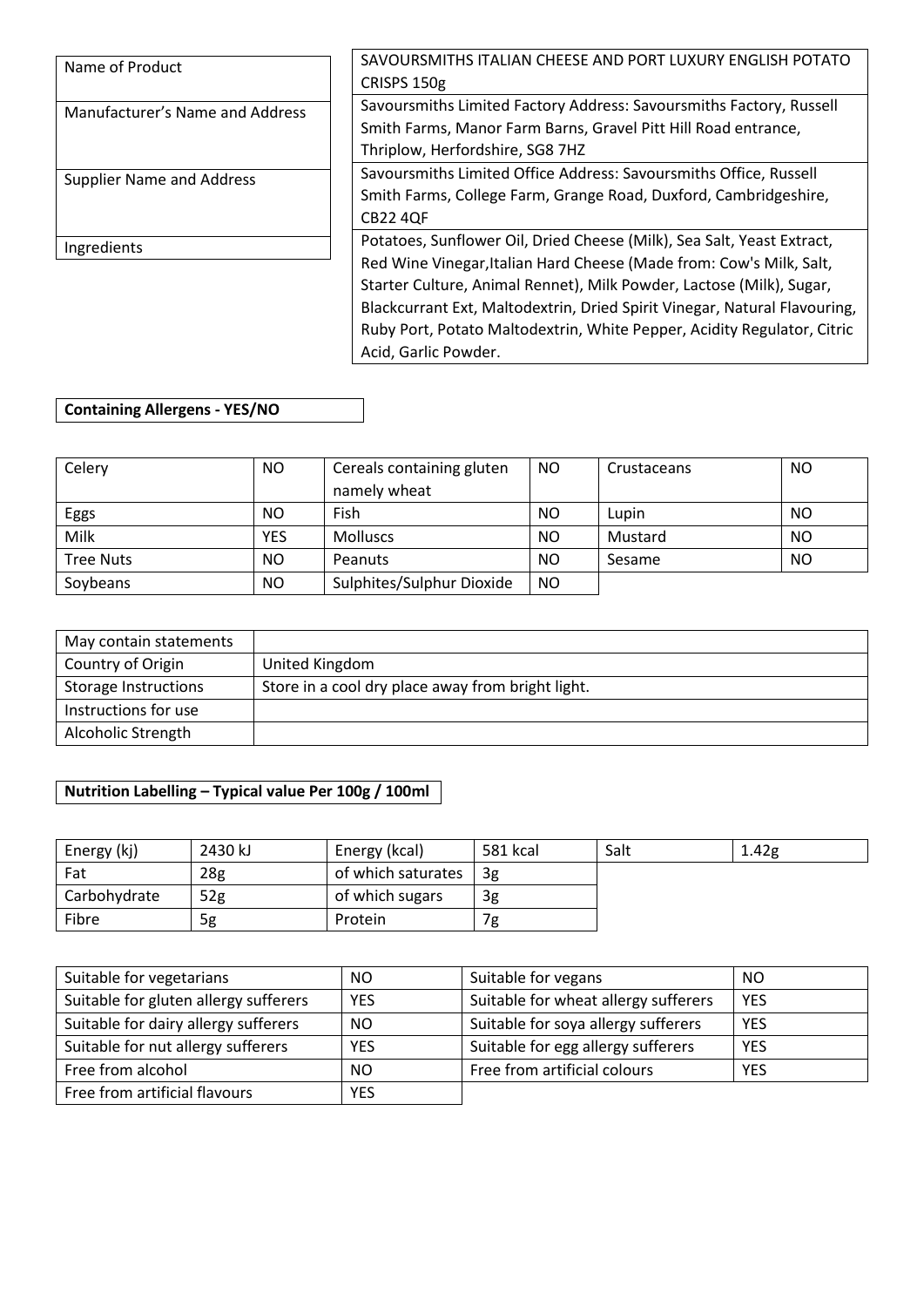| Name of Product                  | 350g Flute Wrapped Christmas Pudding With Cider                                                                                                                                                                                                                                                                                                                                                                                                                                                                                                                                                                                                                                                                                                                                                                                                                                 |
|----------------------------------|---------------------------------------------------------------------------------------------------------------------------------------------------------------------------------------------------------------------------------------------------------------------------------------------------------------------------------------------------------------------------------------------------------------------------------------------------------------------------------------------------------------------------------------------------------------------------------------------------------------------------------------------------------------------------------------------------------------------------------------------------------------------------------------------------------------------------------------------------------------------------------|
| Manufacturer's Name and Address  | Gold Crown- Units 8 & amp; 9, Malmo Food Park, Malmo Road, Hull,<br>HU7 OYF                                                                                                                                                                                                                                                                                                                                                                                                                                                                                                                                                                                                                                                                                                                                                                                                     |
| <b>Supplier Name and Address</b> | Nicco Foods Ltd- Unit 31 Meridian House, Road one, Winsford<br>Industrial Estate, CW7 3QG                                                                                                                                                                                                                                                                                                                                                                                                                                                                                                                                                                                                                                                                                                                                                                                       |
| Ingredients                      | Sultanas (Sultanas, Sunflower Oil), Sugar, Breadcrumbs (Wheat Flour (Contains Calcium<br>Carbonate, Iron, Thiamine, Niacin), Salt, Yeast), Cider (7%) (contains preservative<br>(Sulphur Dioxide)), Vegetable Suet (Vegetable Fat Blend (Palm oil, Rapeseed oil,<br>Sunflower oil), Wheat flour), Mixed Peel (Orange Peel, Lemon Peel, Glucose Fructose<br>Syrup, Salt, Citric Acid, Contains preservative (Sulphur Dioxide)), Liquid Whole Egg,<br>Wheat flour, Black Treacle (Cane Molasses, Invert Sugar Syrup), Glucose Syrup (from<br>Wheat) (contains Preservative (Sulphur Dioxide)), Humectant (Vegetable Glycerine),<br>Mixed Spice (Coriander, Cassia Cinnamon, Ginger, Cardamom, Cloves, Fennel, Nutmeg),<br>Colour (Caramel E150c), Salt, Acidity regulator (Citric acid), Contains preservative<br>(Potassium Sorbate (E202)), Lemon Flavouring (E415, E330, E202) |

| <b>Containing Allergens</b> |               |                           |          |             |    |
|-----------------------------|---------------|---------------------------|----------|-------------|----|
| Celery                      | No            | Cereals containing gluten | Yes      | Crustaceans | No |
|                             |               | namely wheat              |          |             |    |
| Eggs                        | Yes           | Fish                      | No.      | Lupin       | No |
| Milk                        | Possible      | <b>Molluscs</b>           | No       | Mustard     | No |
|                             | <b>Traces</b> |                           |          |             |    |
| <b>Tree Nuts</b>            | Possible      | Peanuts                   | Possible | Sesame      | No |
|                             | <b>Traces</b> |                           | Traces   |             |    |
| Soybeans                    | Possible      | Sulphites/Sulphur Dioxide | Yes      |             |    |
|                             | <b>Traces</b> |                           |          |             |    |

| May contain statements      | May contain soya, nuts & milk                                                                                                                                                                                                                                                                                                                                                               |
|-----------------------------|---------------------------------------------------------------------------------------------------------------------------------------------------------------------------------------------------------------------------------------------------------------------------------------------------------------------------------------------------------------------------------------------|
| Country of Origin           | United Kingdom                                                                                                                                                                                                                                                                                                                                                                              |
| <b>Storage Instructions</b> | Store in a cool dry place away from sunlight.                                                                                                                                                                                                                                                                                                                                               |
|                             | Once opened store in an airtight container and consume within 3 days.                                                                                                                                                                                                                                                                                                                       |
| Instructions for use        | Remove foil and label.<br>To Microwave: Cook on full power for 2 minutes (time based on 800W) If different, refer to<br>manufacturer's handbook.<br>To steam or boil: Please in a steamer or boil in a saucepan filled half depth of the pudding with water.<br>Cook for 45 minutes. Do not boil dry.<br>Serving: Once cooked, invert basin onto a plate and allow to stand for 30 seconds. |
| Alcoholic Strength          | 7%                                                                                                                                                                                                                                                                                                                                                                                          |

| Nutrition Labelling - Typical value Per 100g / 100ml |        |                    |                  |      |                   |
|------------------------------------------------------|--------|--------------------|------------------|------|-------------------|
| Energy (kj)                                          | 1572ki | Energy (kcal)      | 376              | Salt | 0.31 <sub>g</sub> |
| Fat                                                  | 7.9g   | of which saturates | 4.1g             |      |                   |
| Carbohydrate                                         | 66.4g  | of which sugars    | 46.5g            |      |                   |
| Fibre                                                |        | Protein            | 3.6 <sub>g</sub> |      |                   |

| Suitable for vegetarians              | Yes | Suitable for vegans                  | No  |
|---------------------------------------|-----|--------------------------------------|-----|
| Suitable for gluten allergy sufferers | No  | Suitable for wheat allergy sufferers | No  |
| Suitable for dairy allergy sufferers  | No  | Suitable for soya allergy sufferers  | No  |
| Suitable for nut allergy sufferers    | No  | Suitable for egg allergy sufferers   | No  |
| Free from alcohol                     | No  | Free from artificial colours         | Yes |
| Free from artificial flavours         | Yes |                                      |     |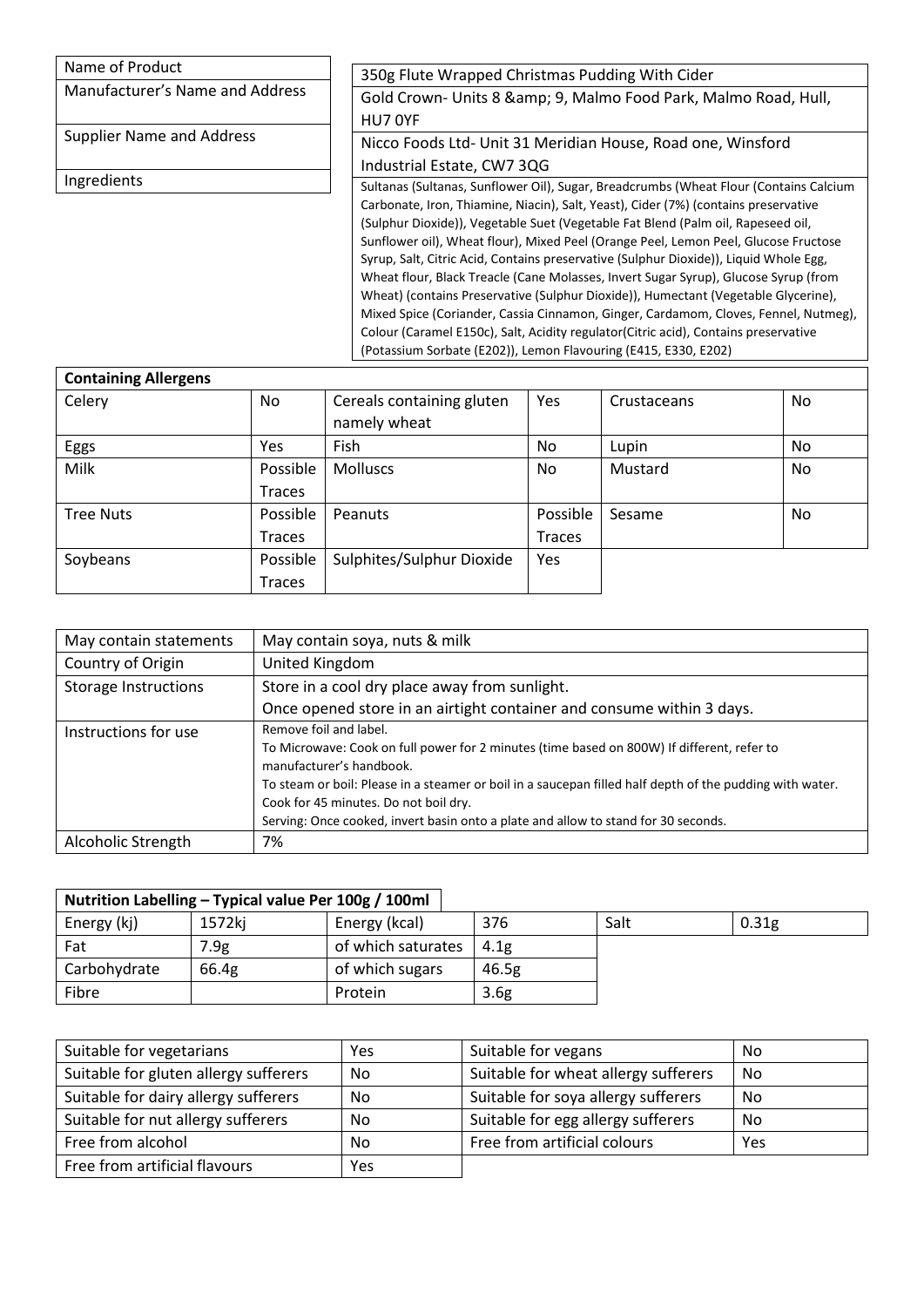| Name of Product                  |                                                                        |  |
|----------------------------------|------------------------------------------------------------------------|--|
| Manufacturer's Name and Address  | Jacquot - Bitter Classic Truffles (200g) 67867                         |  |
|                                  | CEMOI Confiseur SAS- Etablissement de Troyes                           |  |
|                                  | 6 rue du Labourat - Z.I. des Ecrevolles                                |  |
|                                  | 10000 TROYES, France                                                   |  |
| <b>Supplier Name and Address</b> | OP Chocolate Ltd, High Street, Dowlais, Merthyr Tydfil, Mid Glamorgan, |  |
| Ingredients                      | CF48 3TB, UNITED KINGDOM                                               |  |
|                                  | Vegetable fats (palm kermel, palm), sugar, low fat cocoa powder,       |  |
|                                  | lactose, emulsifier: sunflower lecithins, natural vanilla flavouring.  |  |

## **Containing Allergens - YES**

| Celery           |   | Cereals containing gluten | х | Crustaceans |  |
|------------------|---|---------------------------|---|-------------|--|
|                  |   | namely wheat              |   |             |  |
| Eggs             |   | Fish                      |   | Lupin       |  |
| Milk             |   | <b>Molluscs</b>           |   | Mustard     |  |
| <b>Tree Nuts</b> | ́ | Peanuts                   |   | Sesame      |  |
| Soybeans         |   | Sulphites/Sulphur Dioxide |   |             |  |

| May contain statements      | Tree nuts and cereals containing gluten                              |
|-----------------------------|----------------------------------------------------------------------|
| Country of Origin           | France                                                               |
| <b>Storage Instructions</b> | Store in a cool, dry place and once opened in an airtight container. |
| Instructions for use        | N/A                                                                  |
| Alcoholic Strength          | N/A                                                                  |

| Energy (kj)  | 2472 | Energy (kcal)      | 595              | Salt | 0.01 <sub>g</sub> |
|--------------|------|--------------------|------------------|------|-------------------|
| Fat          | 44g  | of which saturates | 34 <sub>g</sub>  |      |                   |
| Carbohydrate | 43g  | of which sugars    | 41g              |      |                   |
| Fibre        | 5.7g | Protein            | 3.9 <sub>g</sub> |      |                   |

| Suitable for vegetarians              | Suitable for vegans                  |  |
|---------------------------------------|--------------------------------------|--|
| Suitable for gluten allergy sufferers | Suitable for wheat allergy sufferers |  |
| Suitable for dairy allergy sufferers  | Suitable for soya allergy sufferers  |  |
| Suitable for nut allergy sufferers    | Suitable for egg allergy sufferers   |  |
| Free from alcohol                     | Free from artificial colours         |  |
| Free from artificial flavours         |                                      |  |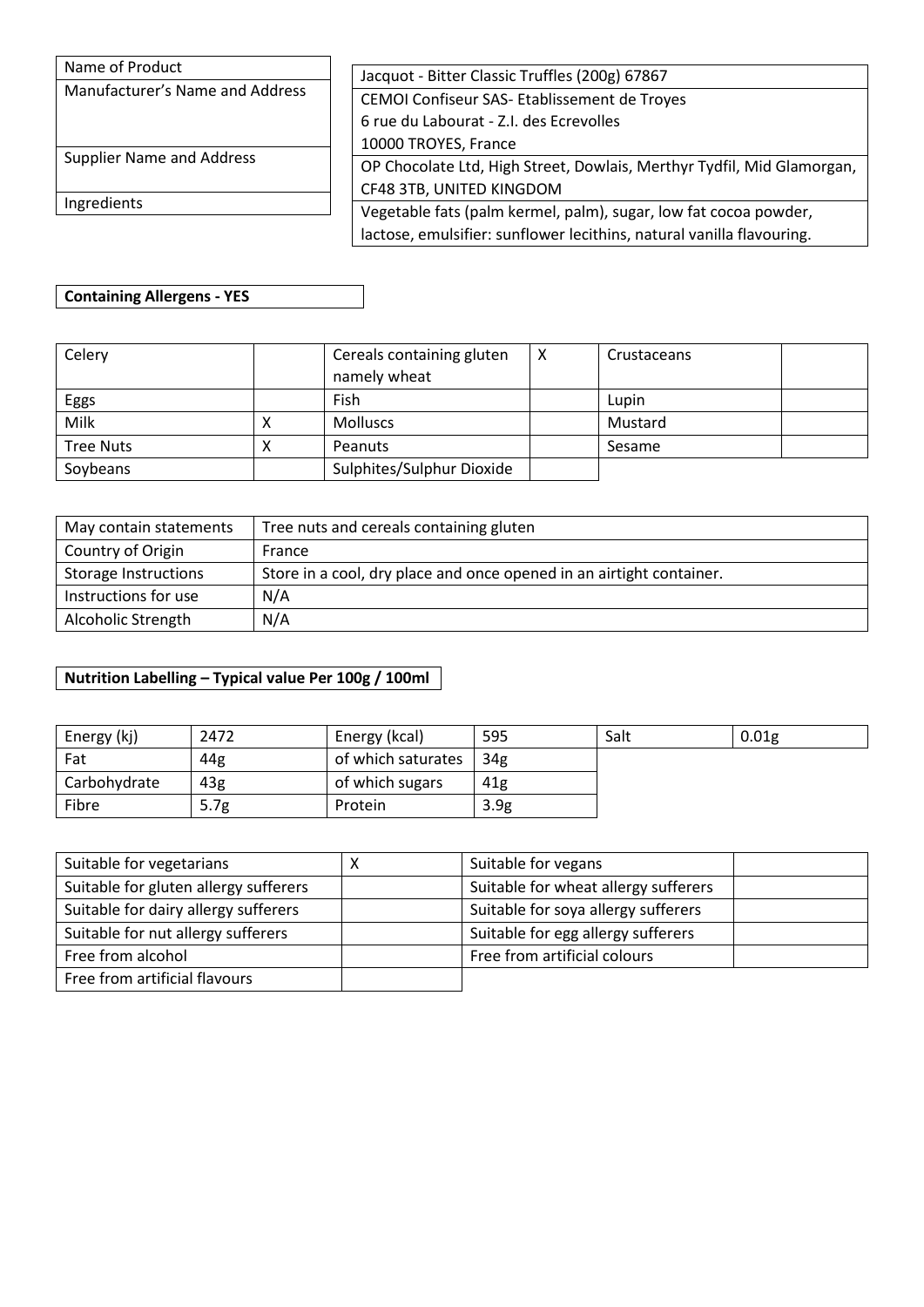| Name of Product                  | ABBEY BISCUITS MIXED BERRY 150G                                         |
|----------------------------------|-------------------------------------------------------------------------|
| Manufacturer's Name and Address  | ABBEY FOODS (NORTHWEST) LTD                                             |
| <b>Supplier Name and Address</b> | UNIT 7 GROVE RD IND EST, STOKE-ON-TRENT, ST4 4LG                        |
| Ingredients                      | Wheat Flour (Calcium Carbonate, Iron, Nicotinamide, Vitamin B1),        |
|                                  | Margarine (Palm & Rapeseed Oils, Water, Salt(2.1%), Emulsifier:         |
|                                  | Polyglycerol Esters of Fatty Acids, Colours: Curcumin, Annatto,         |
|                                  | Flavouring), 100% Wholegrain Oatflakes, Coconut (Desiccated Coconut,    |
|                                  | Sulphur Dioxide,), Raspberry, Strawberry & Blueberry Pieces (Apple,     |
|                                  | Raspberry, Strawberry & Blueberry Puree, Blackberry Juice, Fructose     |
|                                  | Glucose Syrup, Glucose Syrup, Sugar, Humectant: Glycerol, Wheat         |
|                                  | Fibre, Palm Fat, Acidity Regulator: Malic Acid & Citric Acid, Gelling   |
|                                  | Agent: Pectin, Colouring: Concentrate of Carrot, Black Currant, Pumpkin |
|                                  | & Blueberry), Sugar, Partially Inverted Refiners Syrup, Bicarbonate Of  |
|                                  | Soda, Salt                                                              |

## **Containing Allergens - YES/NO?**

| Celery           | NO. | Cereals containing gluten | <b>YES</b> | Crustaceans | NO  |
|------------------|-----|---------------------------|------------|-------------|-----|
|                  |     | namely wheat              |            |             |     |
| Eggs             | NO. | Fish                      | NO         | Lupin       | NO  |
| Milk             | NO. | <b>Molluscs</b>           | NO         | Mustard     | NO. |
| <b>Tree Nuts</b> | NO. | Peanuts                   | <b>NO</b>  | Sesame      | NO  |
| Soybeans         | NO. | Sulphites/Sulphur Dioxide | <b>YES</b> |             |     |

| May contain statements      | Not suitable for Nut allergy sufferers due to manufacturing methods, May also |
|-----------------------------|-------------------------------------------------------------------------------|
|                             | contain traces of Egg, Milk, Mustard, Oat, Sesame & Soya                      |
| Country of Origin           | UK                                                                            |
| <b>Storage Instructions</b> | ONCE OPENED STORE IN AN AIRTIGHT CONTAINER AND CONSUME WITHIN 30 DAYS         |
| Instructions for use        | N/A                                                                           |
| Alcoholic Strength          | N/A                                                                           |

| Energy (kj)  | 2040  | Energy (kcal)      | 488   | Salt | 1.03 |
|--------------|-------|--------------------|-------|------|------|
| Fat          | 23.6  | of which saturates | 11.48 |      |      |
| Carbohydrate | 62.68 | of which sugars    | 32.6  |      |      |
| Fibre        | 3.4   | Protein            | 4.6   |      |      |

| Suitable for vegetarians              | <b>YES</b> | Suitable for vegans                  | NO            |
|---------------------------------------|------------|--------------------------------------|---------------|
| Suitable for gluten allergy sufferers | NO.        | Suitable for wheat allergy sufferers | NO            |
| Suitable for dairy allergy sufferers  | NO.        | Suitable for soya allergy sufferers  | <sub>NO</sub> |
| Suitable for nut allergy sufferers    | NO.        | Suitable for egg allergy sufferers   | <sub>NO</sub> |
| Free from alcohol                     | <b>YES</b> | Free from artificial colours         | <b>YES</b>    |
| Free from artificial flavours         | <b>YES</b> |                                      |               |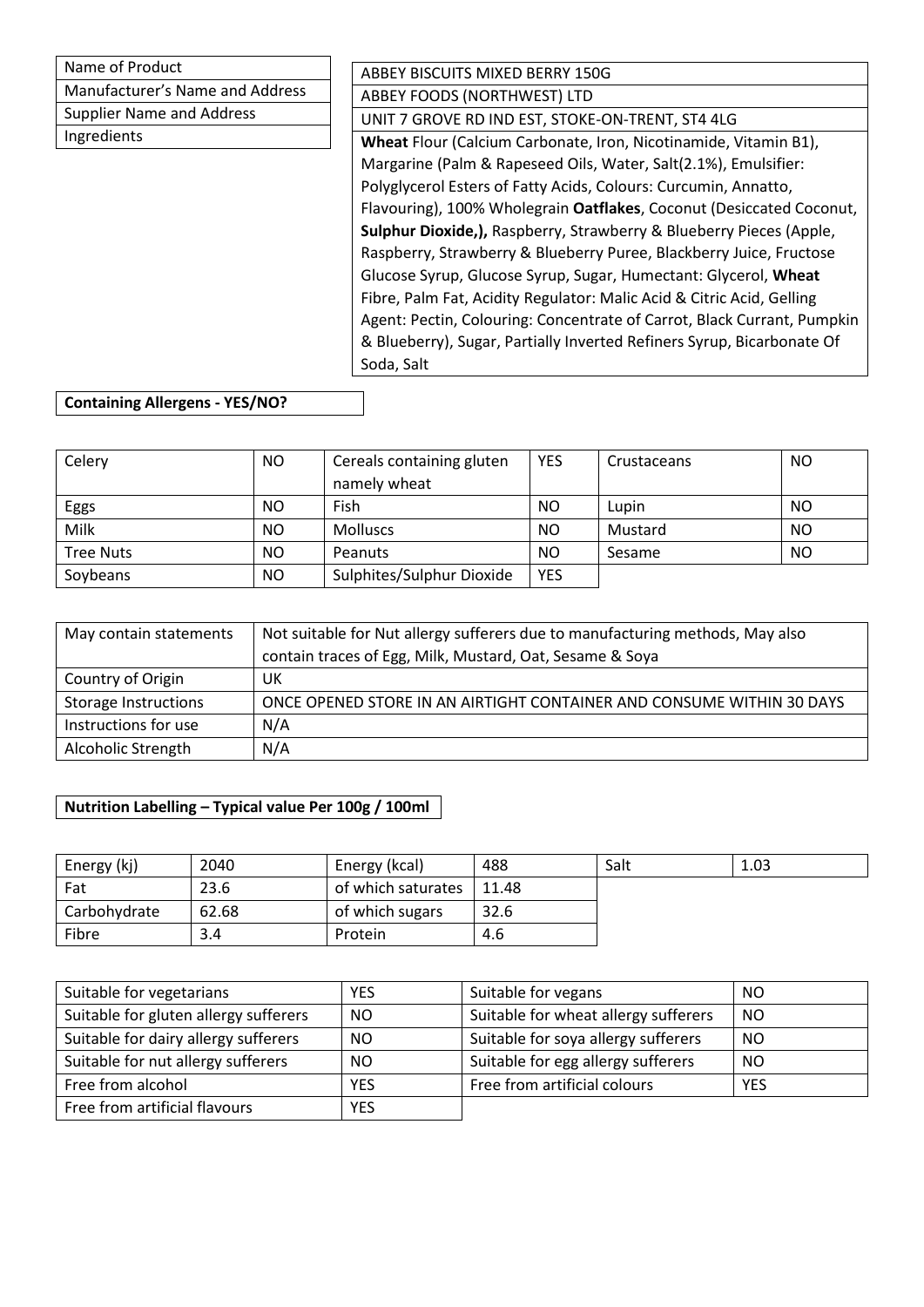Manufacturer's Name and Address

Supplier Name and Address

Ingredients

Regency Biscuit Carton – Cranberry Crunch 150g

Farmhouse Biscuits Ltd, The Bakery, Brook Street, Nelson, Lancs, BB9 9PX As above

Flour (**Wheat** Flour, Calcium, Niacin, Iron, Thiamin), Vegetable Oils (Sustainable Palm, Rapeseed), Sugar, Rolled **Oats**, Sweetened Dried Cranberries (Cranberries (2.5%), Sugar, Sunflower Oil), Natural Flavouring, Raising Agents: Sodium Hydrogen Carbonate, Diphosphate; Free Range Pasteurised **Egg**.

### **Containing Allergens - YES**

| Celery           | N | Cereals containing gluten<br>namely wheat |   | Crustaceans | Ν |
|------------------|---|-------------------------------------------|---|-------------|---|
| Eggs             | N | Fish                                      | Ν | Lupin       |   |
| Milk             | N | <b>Molluscs</b>                           | Ν | Mustard     |   |
| <b>Tree Nuts</b> | N | Peanuts                                   | Ν | Sesame      |   |
| Soybeans         | N | Sulphites/Sulphur Dioxide                 |   |             |   |

| May contain statements      | May also contain milk, soya & tree nuts.                                                                 |
|-----------------------------|----------------------------------------------------------------------------------------------------------|
| Country of Origin           | UK                                                                                                       |
| <b>Storage Instructions</b> | Store in a cool, dry place. Once opened, store in an airtight container and consume<br>within two weeks. |
| Instructions for use        | <b>RTE</b>                                                                                               |
| Alcoholic Strength          | N/A                                                                                                      |

| Energy (kj)  | 2244              | Energy (kcal)      | 537              | Salt | 0.99g |
|--------------|-------------------|--------------------|------------------|------|-------|
| Fat          | 28.2 <sub>g</sub> | of which saturates | 9.2 <sub>g</sub> |      |       |
| Carbohydrate | 64.2g             | of which sugars    | 25.3g            |      |       |
| Fibre        | 3.0 <sub>g</sub>  | Protein            | 5.0 <sub>g</sub> |      |       |

| Suitable for vegetarians              |   | Suitable for vegans                  | N |
|---------------------------------------|---|--------------------------------------|---|
| Suitable for gluten allergy sufferers | N | Suitable for wheat allergy sufferers | N |
| Suitable for dairy allergy sufferers  | N | Suitable for soya allergy sufferers  | N |
| Suitable for nut allergy sufferers    | N | Suitable for egg allergy sufferers   | N |
| Free from alcohol                     |   | Free from artificial colours         |   |
| Free from artificial flavours         |   |                                      |   |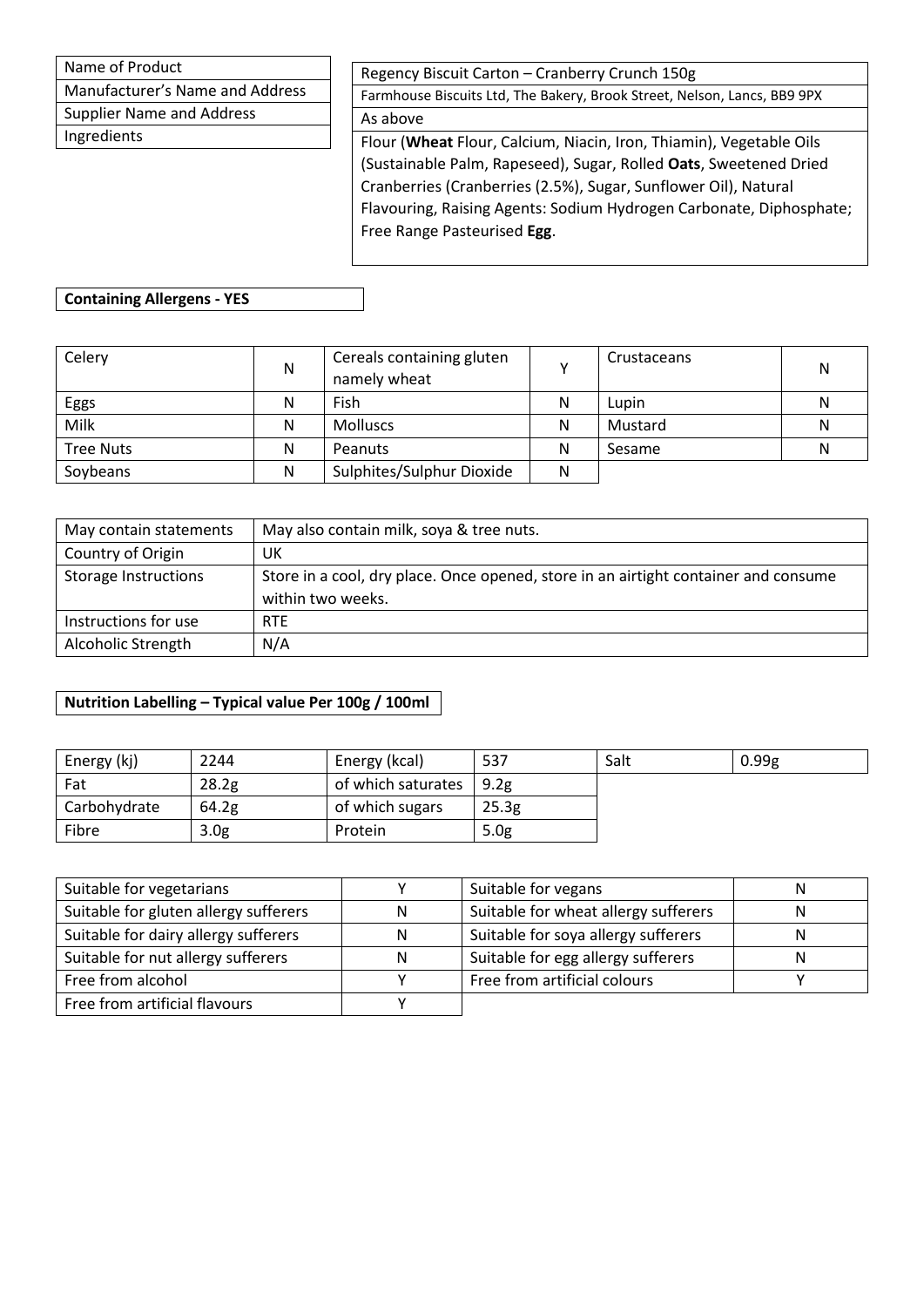Manufacturer's Name and Address

Supplier Name and Address Ingredients

Copperpot Cornish Clotted Cream Fudge 150g

County Confectionery Limited, Penbeagle Industrial Estate, St Ives, Cornwall TR26 2JH

OV Ltd, 4 Lower Teme Business Park, Burford, Tenbury Wells WR15 8SZ

Sugar, Cornish Clotted Cream 17% (**Milk**), Sweetened Condensed Milk (**Milk**, Sugar), Glucose Syrup, Golden Syrup, Emulsifier Soya Lecithin.

| <b>Containing Allergens</b> |            |                                           |  |             |  |
|-----------------------------|------------|-------------------------------------------|--|-------------|--|
| Celery                      |            | Cereals containing gluten<br>namely wheat |  | Crustaceans |  |
| Eggs                        |            | Fish                                      |  | Lupin       |  |
| Milk                        | <b>YES</b> | <b>Molluscs</b>                           |  | Mustard     |  |
| <b>Tree Nuts</b>            |            | Peanuts                                   |  | Sesame      |  |
| Soybeans                    | YES        | Sulphites/Sulphur Dioxide                 |  |             |  |

| May contain statements      |                                                                                                                                                                |
|-----------------------------|----------------------------------------------------------------------------------------------------------------------------------------------------------------|
| Country of Origin           | UK                                                                                                                                                             |
| <b>Storage Instructions</b> | Store in a cool, dry place away from direct sunlight. Optimum temperature 10-22c,<br>70% max relative humidity.<br>Once opened store in an airtight container. |
| Instructions for use        |                                                                                                                                                                |
| Alcoholic Strength          |                                                                                                                                                                |

| Nutrition Labelling - Typical value Per 100g / 100ml |                 |                    |       |      |                   |
|------------------------------------------------------|-----------------|--------------------|-------|------|-------------------|
| Energy (kj)                                          | 1839            | Energy (kcal)      | 437   | Salt | 0.07 <sub>g</sub> |
| Fat                                                  | 13 <sub>g</sub> | of which saturates | 8g    |      |                   |
| Carbohydrate                                         | 78.4g           | of which sugars    | 72.1g |      |                   |
| Fibre                                                | < 0.5g          | Protein            | 1.4g  |      |                   |

| Suitable for vegetarians              | <b>YES</b> | Suitable for vegans                  | <b>NO</b>     |
|---------------------------------------|------------|--------------------------------------|---------------|
| Suitable for gluten allergy sufferers | YES <20ppm | Suitable for wheat allergy sufferers | <b>YES</b>    |
| Suitable for dairy allergy sufferers  | NO.        | Suitable for soya allergy sufferers  | <sub>NO</sub> |
| Suitable for nut allergy sufferers    | <b>YES</b> | Suitable for egg allergy sufferers   | <b>YES</b>    |
| Free from alcohol                     | <b>YES</b> | Free from artificial colours         | <b>YES</b>    |
| Free from artificial flavours         | <b>YES</b> |                                      |               |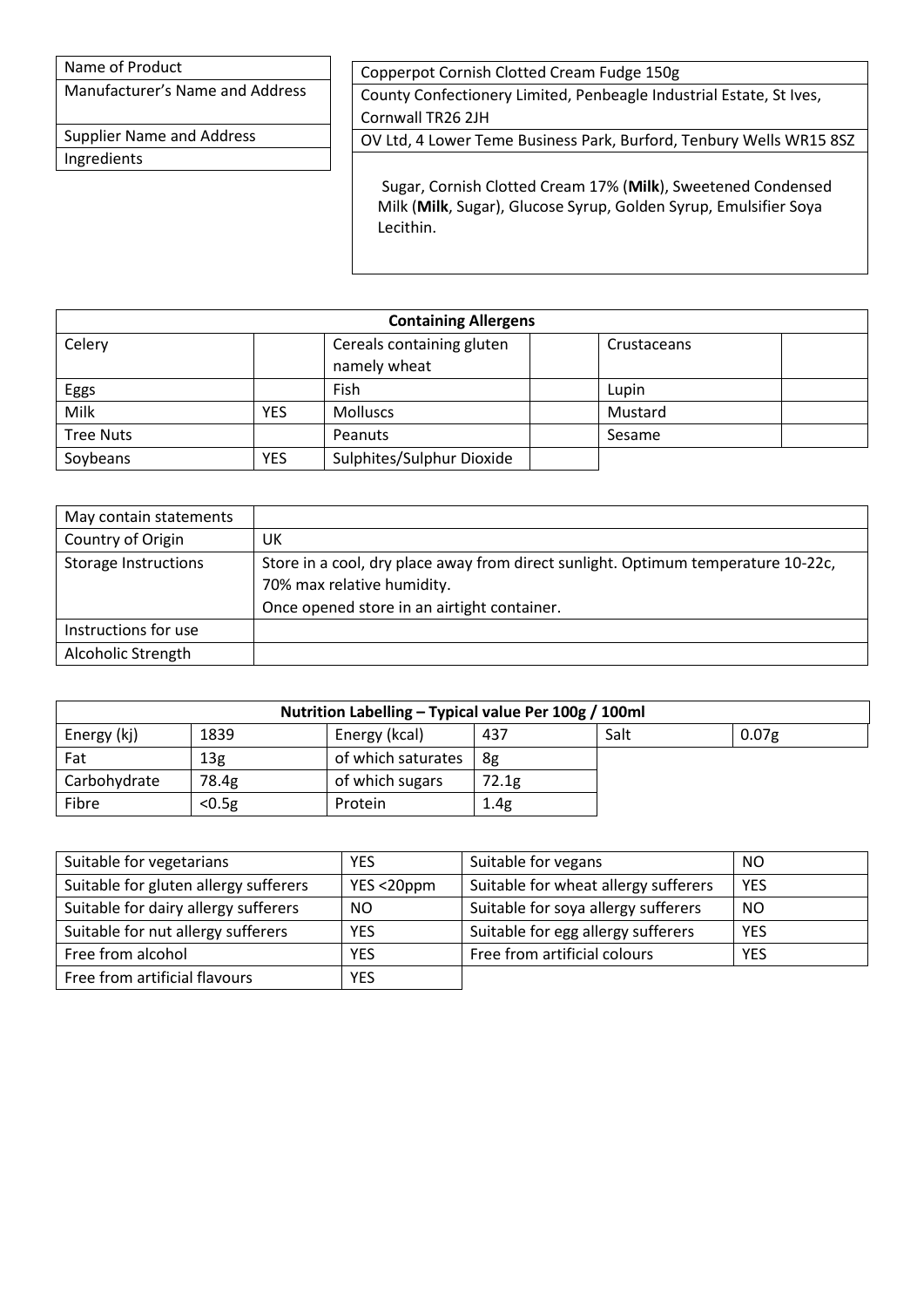| Name of Product                 | 200g Picos breadsticks in bag                                    |
|---------------------------------|------------------------------------------------------------------|
| Manufacturer's Name and Address | Artesanos de la Luisiana, C/Palma del Río, 4, 41430 LA LUISIANA, |
| Supplier Name and Address       | SEVILLA – SPAIN                                                  |
| Ingredients                     | Delicioso UK, Unit 8, Tower Business Park, Berinsfield, OX10 7LN |
|                                 | Wheat Flour, Water, Extra virgin olive oil (8%), Salt, Yeast     |
|                                 |                                                                  |
|                                 |                                                                  |
|                                 |                                                                  |

**Containing Allergens – YES**

| Celery           | Cereals containing gluten | Yes | Crustaceans |  |
|------------------|---------------------------|-----|-------------|--|
|                  | namely wheat              |     |             |  |
| Eggs             | Fish                      |     | Lupin       |  |
| Milk             | <b>Molluscs</b>           |     | Mustard     |  |
| <b>Tree Nuts</b> | Peanuts                   |     | Sesame      |  |
| Soybeans         | Sulphites/Sulphur Dioxide |     |             |  |

| May contain statements      | May contain traces of Sesame                     |
|-----------------------------|--------------------------------------------------|
| Country of Origin           | Spain                                            |
| <b>Storage Instructions</b> | Store in a cool dry place out of Direct Sunlight |
| Instructions for use        |                                                  |
| Alcoholic Strength          | N/A                                              |

| Energy (kj)  | 1593  | Energy (kcal)      | 381              | Salt | 1.5g |
|--------------|-------|--------------------|------------------|------|------|
| Fat          | 3g    | of which saturates | 0.6g             |      |      |
| Carbohydrate | 78.5g | of which sugars    | 0.8 <sub>g</sub> |      |      |
| Fibre        |       | Protein            | 10 <sub>g</sub>  |      |      |

| Suitable for vegetarians              |   | Suitable for vegans                  |   |
|---------------------------------------|---|--------------------------------------|---|
| Suitable for gluten allergy sufferers | N | Suitable for wheat allergy sufferers | N |
| Suitable for dairy allergy sufferers  |   | Suitable for soya allergy sufferers  |   |
| Suitable for nut allergy sufferers    |   | Suitable for egg allergy sufferers   |   |
| Free from alcohol                     |   | Free from artificial colours         |   |
| Free from artificial flavours         |   |                                      |   |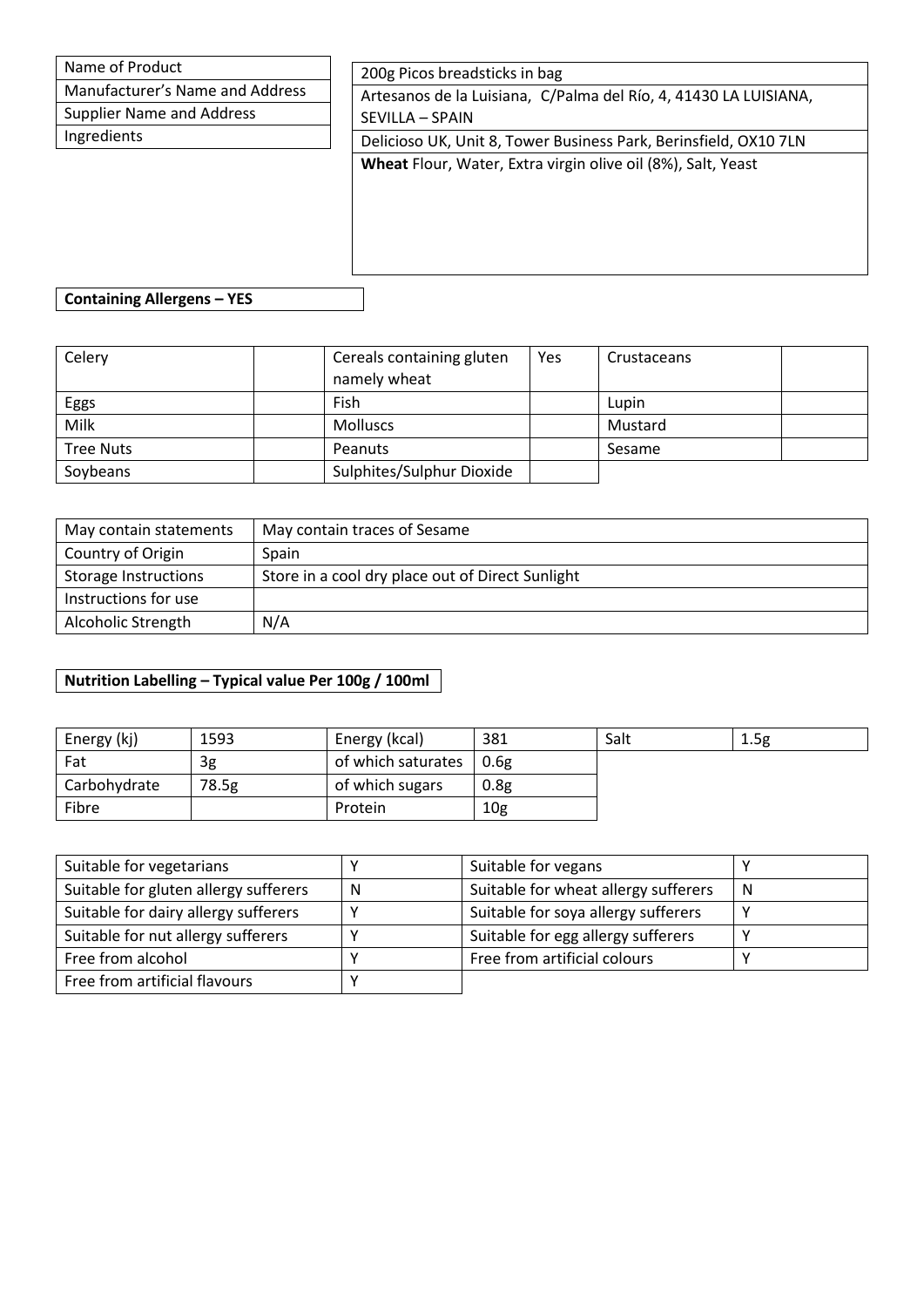| Name of Product                 | 1013 4 Luxury Brandy Mince Pies                                                                                                                                                                                                                                                                                                                                        |
|---------------------------------|------------------------------------------------------------------------------------------------------------------------------------------------------------------------------------------------------------------------------------------------------------------------------------------------------------------------------------------------------------------------|
| Manufacturer's Name and Address |                                                                                                                                                                                                                                                                                                                                                                        |
|                                 | Grandma Wilds Biscuits, The Bakery, Station Road, Steeton, West                                                                                                                                                                                                                                                                                                        |
| Supplier Name and Address       | Yorkshire, England, BD20 6RB                                                                                                                                                                                                                                                                                                                                           |
|                                 | Grandma Wilds Biscuits, The Bakery, Station Road, Steeton, West                                                                                                                                                                                                                                                                                                        |
|                                 | Yorkshire, England, BD20 6RB                                                                                                                                                                                                                                                                                                                                           |
| Ingredients                     | Ingredients: Brandy Mincemeat (53%) [Sugar, Apple Puree,<br>Sultanas (Sultanas, Sunflower Oil), Currants (Currants, Sunflower<br>Oil), Brandy (2%), Candied Mixed Peel (Orange Peel, Glucose-<br>Fructose Syrup, Sugar, Lemon Peel, Acidity Regulator: Citric<br>Acid), Vegetable Suet (Palm Oil, Rice Flour, Sunflower Oil),                                          |
|                                 | Glucose Syrup, Apricot Puree (Apricot, Sugar), Maize Starch,<br>Acidity Regulator: Acetic Acid, Pectin, Ginger Pulp (Ginger,<br>Sugar) Cinnamon Cassia, Allspice, Orange Oil], Wheat Flour<br>(Wheat Flour, Calcium Carbonate, Iron, Niacin, Thiamin),<br>Vegetable Oil (Palm, Rapeseed, Water, Salt, Natural Flavouring),<br>Sugar, Maize Starch, Invert Sugar Syrup. |

## **Containing Allergens - YES**

| Celery           | No  | Cereals containing gluten<br>namely wheat | Yes  | Crustaceans | No  |
|------------------|-----|-------------------------------------------|------|-------------|-----|
|                  |     |                                           |      |             |     |
| Eggs             | Yes | Fish                                      | No   | Lupin       | No  |
| Milk             | Yes | <b>Molluscs</b>                           | No   | Mustard     | Yes |
| <b>Tree Nuts</b> | Yes | Peanuts                                   | Yes. | Sesame      | Yes |
| Soybeans         | Yes | Sulphites/Sulphur Dioxide                 | Yes  |             |     |

| May contain statements      | Not suitable for nut & sesame allergy sufferers: may also contain traces of eggs, milk, |
|-----------------------------|-----------------------------------------------------------------------------------------|
|                             | mustard, peanut, soya and other gluten sources (oat, spelt, rye, barley).               |
|                             | Although every care has been taken, fruit stalk and stone may be present.               |
| Country of Origin           | UK                                                                                      |
| <b>Storage Instructions</b> | Store in a cool dry place avoiding direct sunlight. Once opened, keep in an airtight    |
|                             | container and consume within 7 days.                                                    |
| Instructions for use        | N/A                                                                                     |
| Alcoholic Strength          | 0.3%v/v                                                                                 |

| Energy (kj)  | 1586 | Energy (kcal)      | 377   | Salt | 0.14 |
|--------------|------|--------------------|-------|------|------|
| Fat          | 14   | of which saturates | l 5.5 |      |      |
| Carbohydrate | 58   | of which sugars    | 31    |      |      |
| Fibre        | 1.4  | Protein            | 2.7   |      |      |

| Suitable for vegetarians              | Yes | Suitable for vegans                  | No  |
|---------------------------------------|-----|--------------------------------------|-----|
| Suitable for gluten allergy sufferers | No. | Suitable for wheat allergy sufferers | No  |
| Suitable for dairy allergy sufferers  | No. | Suitable for soya allergy sufferers  | No  |
| Suitable for nut allergy sufferers    | No. | Suitable for egg allergy sufferers   | No  |
| Free from alcohol                     | No. | Free from artificial colours         | Yes |
| Free from artificial flavours         | Yes |                                      |     |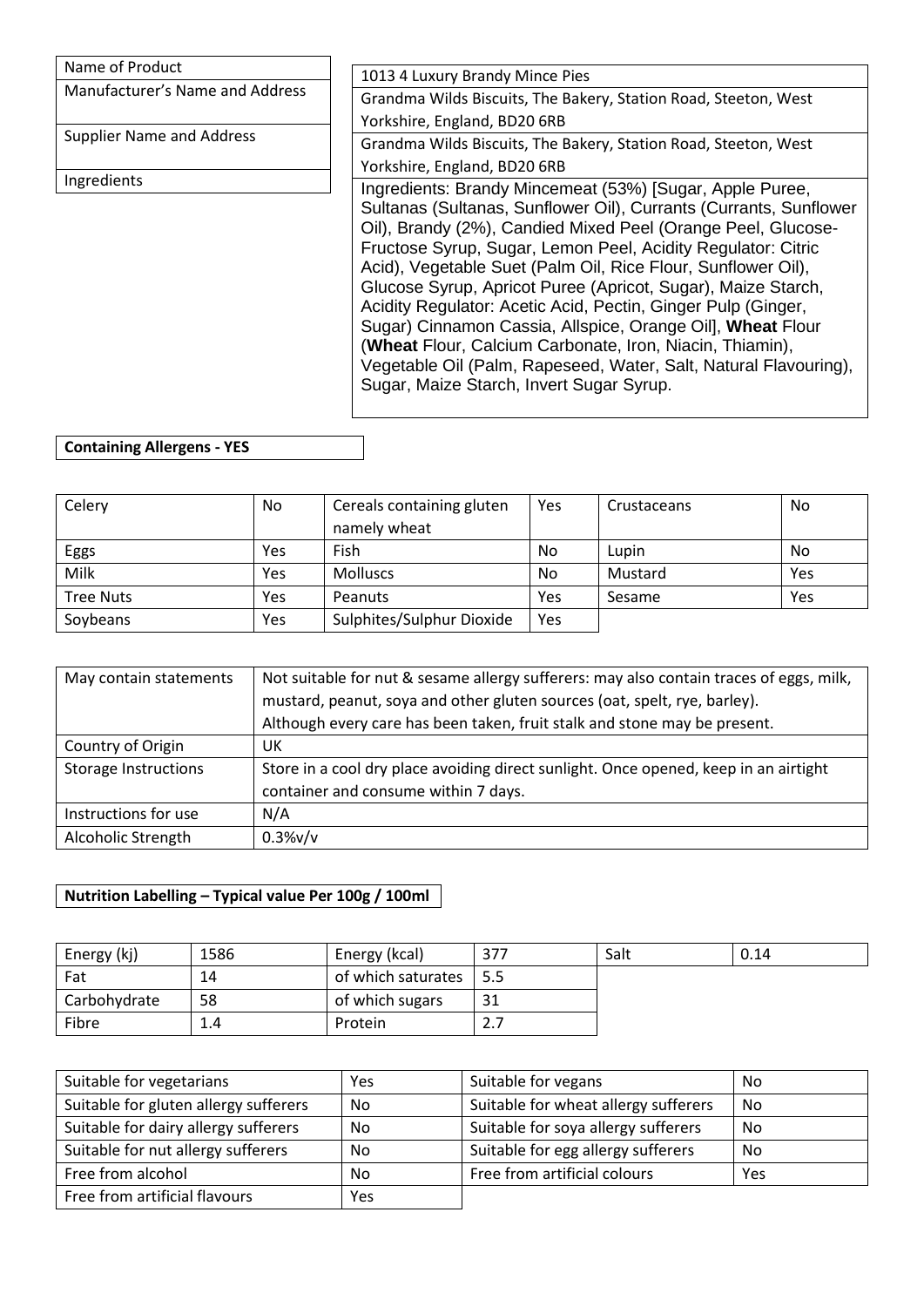| Name of Product                 | New English Teas PC12 Breakfast Tea (20g) RED                                                             |
|---------------------------------|-----------------------------------------------------------------------------------------------------------|
| Manufacturer's Name and Address | Saraf Trading Corporation Pvt. Ltd., Saraf House, Marar Road,<br>Willingdon Island, Kochi - 682003, India |
| Supplier Name and Address       | New English Teas Ltd, 6 Spitfire Close, Coventry Business Park, Coventry<br>CV5 6UR                       |
| Ingredients                     | <b>Black Tea</b>                                                                                          |
|                                 |                                                                                                           |

## **Containing Allergens**

| Celery           | No. | Cereals containing gluten | No. | Crustaceans | No |
|------------------|-----|---------------------------|-----|-------------|----|
|                  |     | namely wheat              |     |             |    |
| Eggs             | No. | Fish                      | No  | Lupin       | No |
| Milk             | No. | <b>Molluscs</b>           | No  | Mustard     | No |
| <b>Tree Nuts</b> | No. | Peanuts                   | No  | Sesame      | No |
| Soybeans         | No  | Sulphites/Sulphur Dioxide | No. |             |    |

| May contain statements      | N/A                       |
|-----------------------------|---------------------------|
| Country of Origin           | India                     |
| <b>Storage Instructions</b> | Store in a cool dry place |
| Instructions for use        |                           |
| Alcoholic Strength          | N/A                       |

| Energy (kj)  | Energy (kcal)      |     | Salt |  |
|--------------|--------------------|-----|------|--|
| Fat          | of which saturates | l 0 |      |  |
| Carbohydrate | of which sugars    |     |      |  |
| Fibre        | Protein            |     |      |  |

| Suitable for vegetarians              | Yes | Suitable for vegans                  | Yes |
|---------------------------------------|-----|--------------------------------------|-----|
| Suitable for gluten allergy sufferers | Yes | Suitable for wheat allergy sufferers | Yes |
| Suitable for dairy allergy sufferers  | Yes | Suitable for soya allergy sufferers  | Yes |
| Suitable for nut allergy sufferers    | Yes | Suitable for egg allergy sufferers   | Yes |
| Free from alcohol                     | Yes | Free from artificial colours         | Yes |
| Free from artificial flavours         | Yes |                                      |     |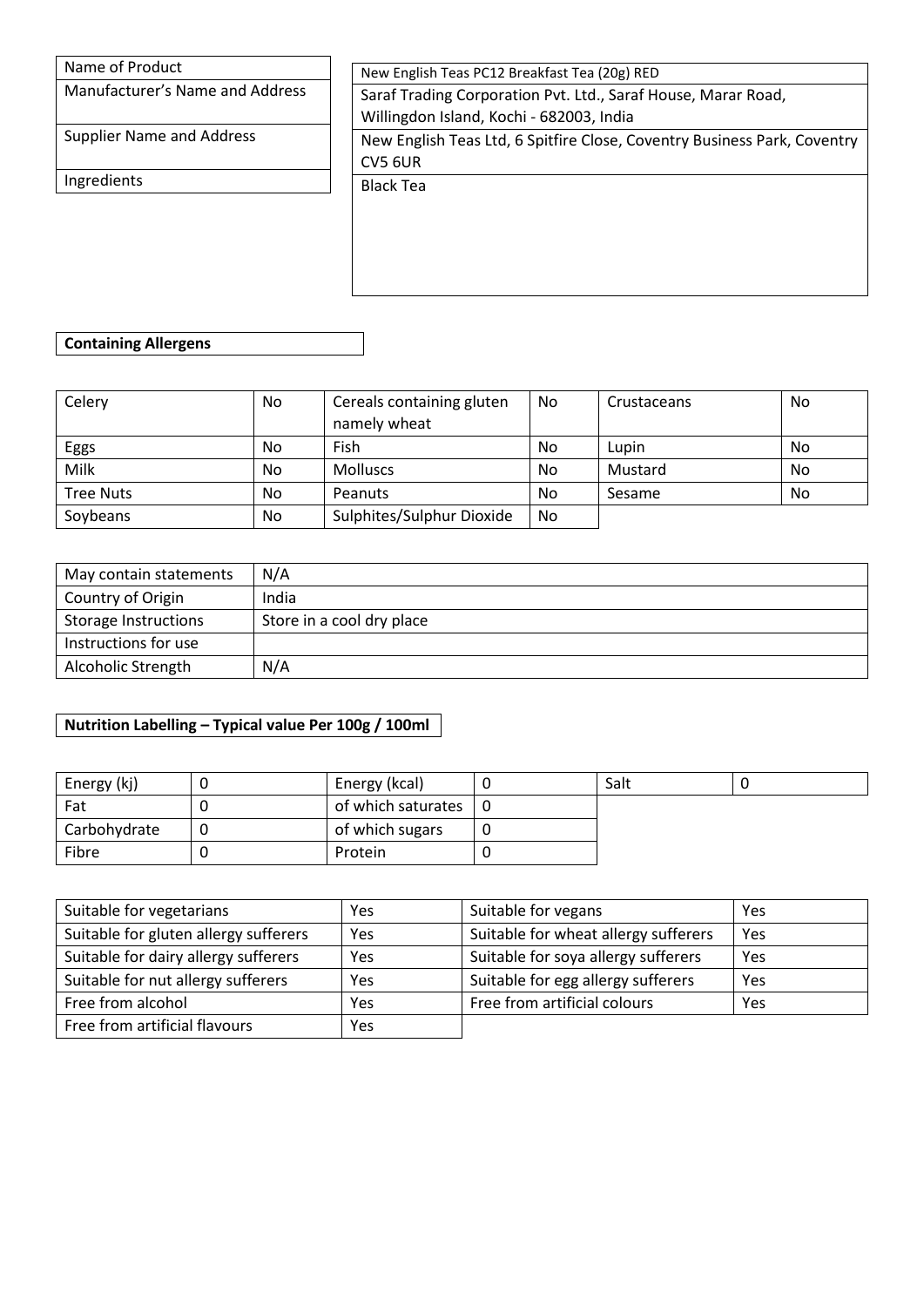## Product Information Sheet

## ELIZABETH SHAW – SALTED CARAMEL CRISP (175G)

| <b>ISSUE DATE:</b>                   | 8th June, 2021 |                                                       |                             |  |
|--------------------------------------|----------------|-------------------------------------------------------|-----------------------------|--|
| <b>PRODUCT CODE:</b>                 | F5359          | <b>PRODUCT NAME:</b>                                  |                             |  |
| <b>PRODUCT WEIGHT:</b>               | 175g           | Elizabeth Shaw Milk Chocolate Salted Caramel<br>Crisp |                             |  |
| <b>BAR CODE:</b>                     | 5055037002492  |                                                       |                             |  |
| <b>COMMODITY CODE:</b>               | 1806901900     |                                                       | MEURSING CODE: NOT REQUIRED |  |
| <b>SUPPLIER NAME AND ADDRESS:</b>    |                | <b>CONTACT:</b>                                       |                             |  |
| Colian UK Limited,                   |                | Tel:                                                  | 0800 988 0963               |  |
| 1 Glentworth Court, Lime Kiln Close, |                |                                                       |                             |  |
| Stoke Gifford, Bristol BS34 8SR, UK. |                |                                                       |                             |  |

**Product Description:** Milk chocolate with honeycomb crisp, sea salt and caramel flavouring. Contains 28 chocolates.

**Storage conditions**: Keep cool and dry.

**Ingredients:** Sugar, cocoa butter, whole **milk** powder, glucose syrup, cocoa mass, invert sugar syrup, lactose (**milk**), whey powder (**milk**), emulsifier: **soya** lecithin, sea salt, natural flavouring, raising agent: sodium bicarbonate.

Milk chocolate contains: cocoa solids 30% minimum, milk solids 14% minimum.

**Allergy Advice**: For allergens, see ingredients in **bold**. Also, may contain nuts.

| Nutrition Information - Typical Values: | <b>Per 100g</b>                    | <b>Per Chocolate</b>                 |
|-----------------------------------------|------------------------------------|--------------------------------------|
| <b>ENERGY</b>                           | 2112 kJ<br>504 kcal                | 132 kJ<br>31 kcal                    |
| <b>FAT</b><br>of which saturates        | 23g<br>14 <sub>g</sub>             | 1.5 <sub>g</sub><br>0.9 <sub>g</sub> |
| <b>CARBOHYDRATE</b><br>of which sugars  | 68 <sub>g</sub><br>67 <sub>g</sub> | 4.3 <sub>g</sub><br>4.2 <sub>g</sub> |
| <b>PROTEIN</b>                          | 4.2 <sub>g</sub>                   | 0.3 <sub>g</sub>                     |
| <b>SALT</b>                             | 0.55 g                             | 0.03 <sub>g</sub>                    |

# DIETARY INFORMATION:

| SUITABLE FOR VEGETARIANS   | VFC<br>-- | SUITABLE FOR VEGANS | NO. |
|----------------------------|-----------|---------------------|-----|
| <b>GLUTEN FREE PRODUCT</b> |           |                     |     |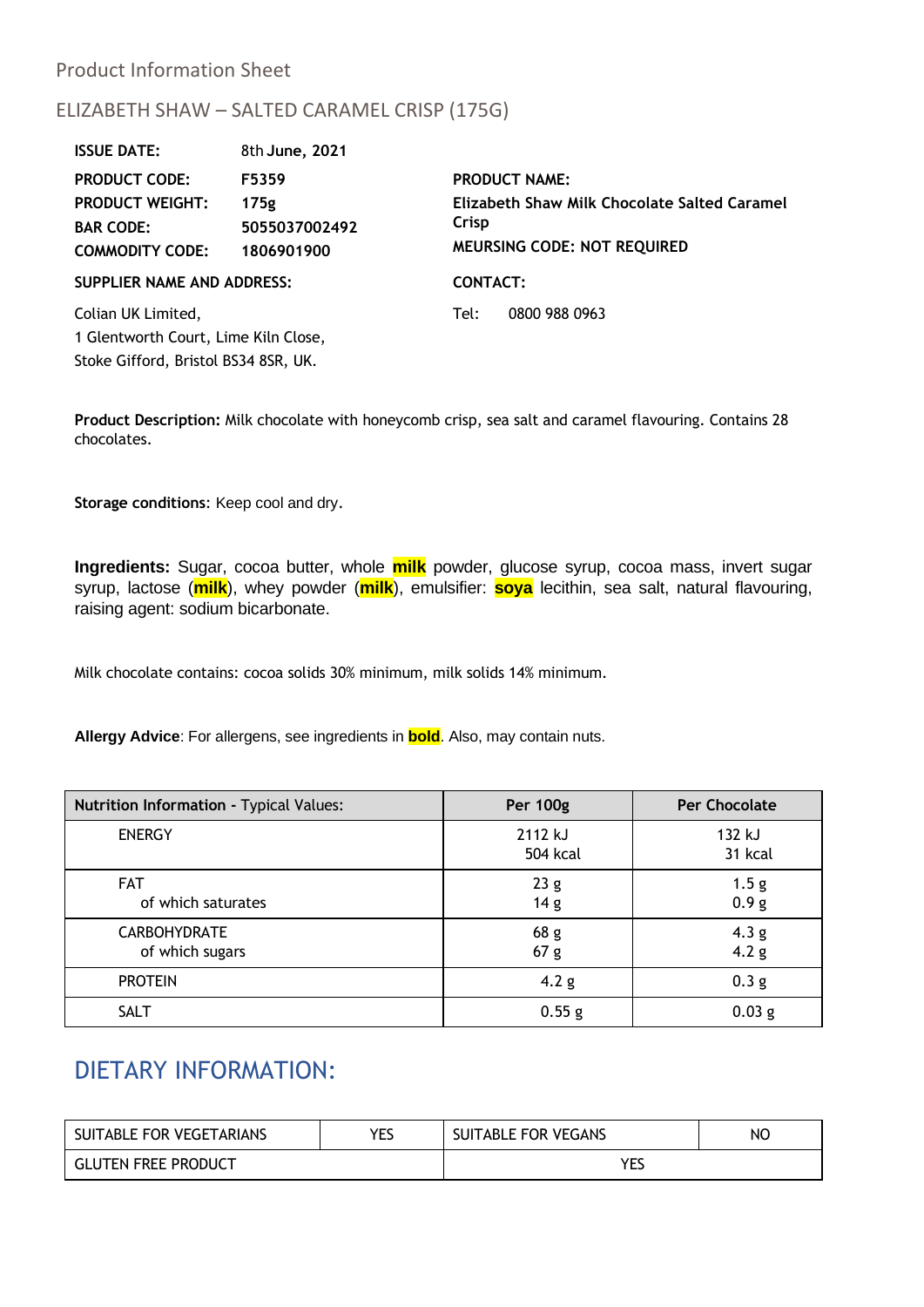Name of Product Manufacturer's Name and Address Supplier Name and Address

Ingredients

Thorntons Caramel Wafer Rolls 129g

Lightbody Ventures Limited, 154 West George St, Glasgow G2 2HG Caramel Flavoured Filling 43.3% [Palm Fat, Sugar, Dried Skimmed **Milk**, Whey Powder (**Milk**), Glucose Powder, **Wheat** Flour, Fat Reduced Cocoa Powder, Flavourings, Caramelised Sugar Syrup, Colour (E160a), Salt, Emulsifier (Rape Lecithin)], Milk Chocolate 30.8% [Sugar, Cocoa Butter, Dried Whole **Milk**, Cocoa Mass, Whey Powder (**milk**), Palm Fat, Emulsifiers (Rape Lecithin, E476), flavouring], **Wheat** Flour, Sugar, Dried Skimmed **Milk**, Glucose Powder, Palm Fat, Flavouring.

#### **Containing Allergens - YES/NO?**

| Celery           | N | Cereals containing gluten |   | Crustaceans | N |
|------------------|---|---------------------------|---|-------------|---|
|                  |   | namely wheat              |   |             |   |
| Eggs             |   | Fish                      | N | Lupin       | N |
| Milk             |   | <b>Molluscs</b>           | N | Mustard     | N |
| <b>Tree Nuts</b> |   | <b>Peanuts</b>            |   | Sesame      |   |
| Soybeans         |   | Sulphites/Sulphur Dioxide | N |             |   |

| May contain statements      | Contains: Wheat, Milk. May also contain: Peanuts, Nuts, Eggs, Soya and          |
|-----------------------------|---------------------------------------------------------------------------------|
|                             | Sesame.                                                                         |
| Country of Origin           | Made in the EU under licence from Thorntons Ltd for Lightbody Ventures Ltd 154  |
|                             | West George Street, Glasgow, G2 2HG UK                                          |
| <b>Storage Instructions</b> | Store in a cool, dry place. Once pack is opened, store in an airtight container |
| Instructions for use        | N/A                                                                             |
| Alcoholic Strength          | N/A                                                                             |

| Energy (kj)  | 2124 | Energy (kcal)      | 507 | Salt | 0.14 |
|--------------|------|--------------------|-----|------|------|
| Fat          | 25   | of which saturates | -13 |      |      |
| Carbohydrate | 66   | of which sugars    | 47  |      |      |
| Fibre        | 1.3  | Protein            | 5.4 |      |      |

| Suitable for vegetarians              |              | Suitable for vegans                  | N |
|---------------------------------------|--------------|--------------------------------------|---|
| Suitable for gluten allergy sufferers | N            | Suitable for wheat allergy sufferers | N |
| Suitable for dairy allergy sufferers  | N            | Suitable for soya allergy sufferers  | N |
| Suitable for nut allergy sufferers    | N            | Suitable for egg allergy sufferers   | N |
| Free from alcohol                     |              | Free from artificial colours         |   |
| Free from artificial flavours         | <sub>N</sub> |                                      |   |